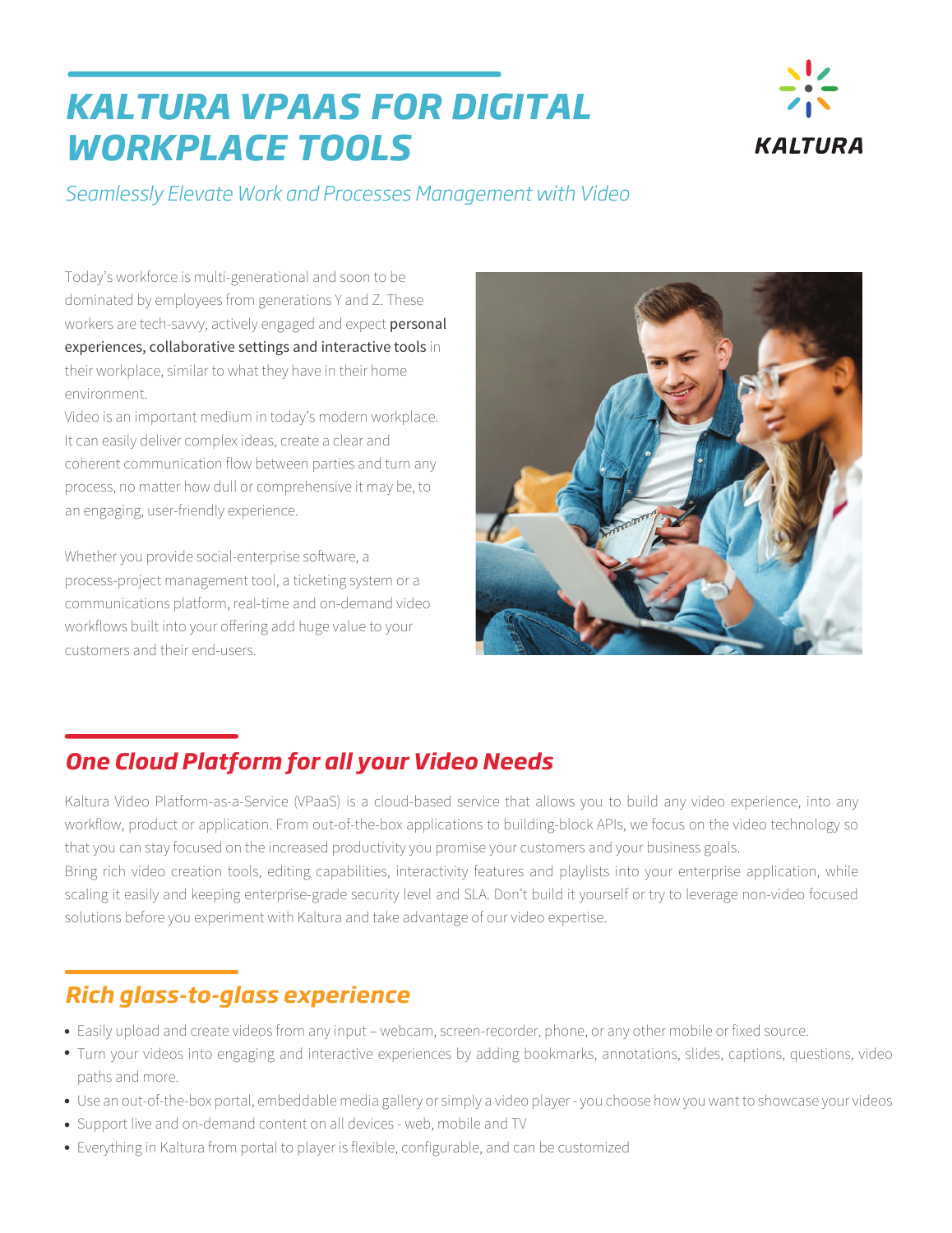#### *VPAAS COMPONENTS / WORKFLOW*

**Kaltura VPaaS enables Digital Workplace Solution Providers to build any video experience or workflow and to integrate rich video experiences into existing applications, business practices and environments.**



**Video Player**

**Video API** API Infrastructure for Core Video Services



**Media Workflows** Workflows &

**Analytics** Content & User Data



**Mobile Video** Video Workflows



**Live Video** Deliver & Record

### **Control and manage every aspect of the workflow**

- Allow your users or administrators to easily create, upload, edit, manage, enrich, publish and deliver high quality video to any device
- Design flexible and advance video workflows including content moderation, bookmarking or commenting, and all under security, governance and entitlement rules
- Maintain full ownership of your product's video workflows and experiences